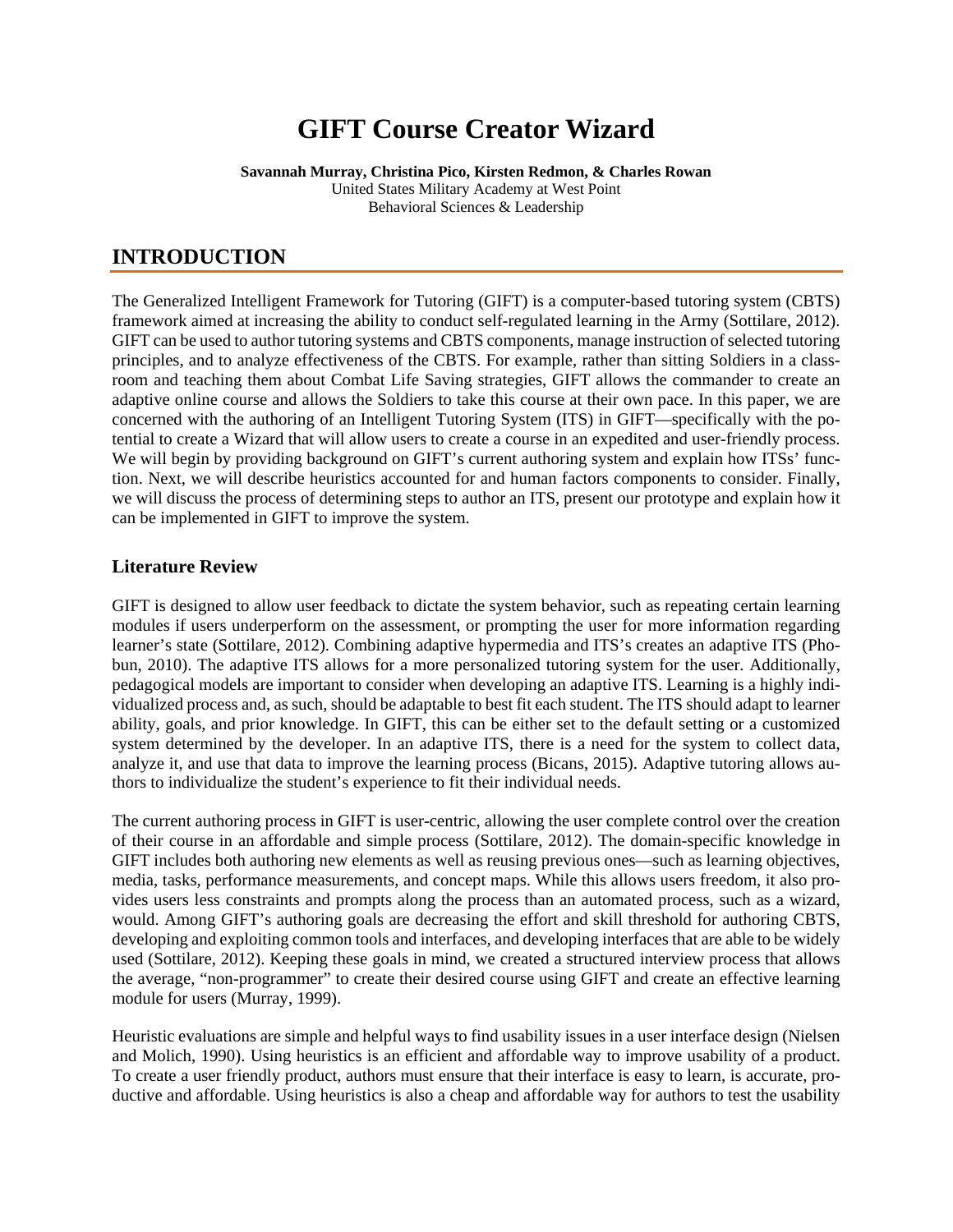of their product and receive precise and accurate feedback from users (Nielsen, 1992). When developing an ITS, it is important for users to be able to learn and memorize the interface design. Users who are able to quickly learn the interface will become more efficient thus resulting in more use of the interface (Nielsen, 1996). Nielsen's nine heuristics for user interface design stress detail focused errors within an interface. For the creation of the Wizard, we focused on four heuristics that are the most important for the ITS. First, visibility of system status, keeps the user informed on what is going on within the interface (Nielsen, 1995). The second, user control and freedom, allows the user to correct their mistakes. The third is consistency and standards; the interface should use the same language and display throughout the interface. Next, error prevention gives users clear signs that they are not performing a task correctly and the tools to fix that error. This means that irrelevant or extra information is ignored by the user. Finally, the interface should help users recognize and recover from errors. These guidelines will help us mold the ITS in GIFT into a more user friendly system.

Another use of interface design rules for the ITS system are Shneiderman's eight golden rules of interface design (Plaisant, & Shneiderman, 2010). Similar to Nielsen's nine heuristics, using Shneiderman's rules, we will be able to further evaluate and determine user productivity through these rules. When designing an interface, authors must consider the following of Shneiderman's rules: universal usability, power to navigate the interface and reduction of working-memory load. Users should be able to move within the interface at their own pace. To support locus of control, the user should have the power to navigate the interface. Reducing working memory load allows the system to fill in the blanks and to keep information in the system to prevent the user from becoming overwhelmed. These rules will help us create an easy to read and selfpaced interface.

Additional heuristics emphasized in the creation of this wizard were developed by Budd specifically for website evaluation and focus more on information content than Nielsen's heuristics (Budd, 2007; Preece, 2015). Budd's first heuristics for websites is clarity—making the system concise, clear and meaningful. Next is the need to minimize unnecessary complexity and cognitive load, which removes unnecessary clutter by prioritizing important aspects with size, color, and alignment. Additionally, Budd stresses the importance of providing users with context in the form of navigation, feedback, "breadcrumb trails," or showing the steps in the process. Finally, Budd's heuristics emphasize the need to promote a positive user experience through use of attainable goals and rewards. Among these rules listed above, we see a common trend of creating an aesthetic appeal that signals users to the key areas of the interface, providing them with some level of context concerning where they are in the product, and reducing user workload. The rules most pertinent in our prototype are those centred on these ideas as well as maintaining user control while reducing workload. Taking into account Nielsen's heuristics, Budd's principles for website design, and Schneiderman's rules for interface design help guide our development of this prototype and create a usable and efficient product—the GIFT Course Creator Wizard.

# **METHOD**

In creating the GIFT Course Creator Wizard, we first identified different methods and steps involved in creating an ITS. There are various schools of thought regarding the authoring of an ITS. Combining different approaches, we were able to synthesize our approach and determine a set of steps to follow in the creation of our interview process. While Cabada et al. (2011) breaks down the authoring process into two phases: specification of requirements and determining learner contents, Murray (1999) breaks the process into four main components: student interface, domain model, teaching model, and the student model. We synthesized these approaches to provide our general framework for authoring an adaptive ITS. Our first step was to create the structure of the course and broad concepts, to include course goals, concepts, and prerequisites. Step two was filling in the course content, such as pedagogical data, tags, media, and learning checks, utilizing the heuristics and rules described previously in this paper. Next, we mapped the concepts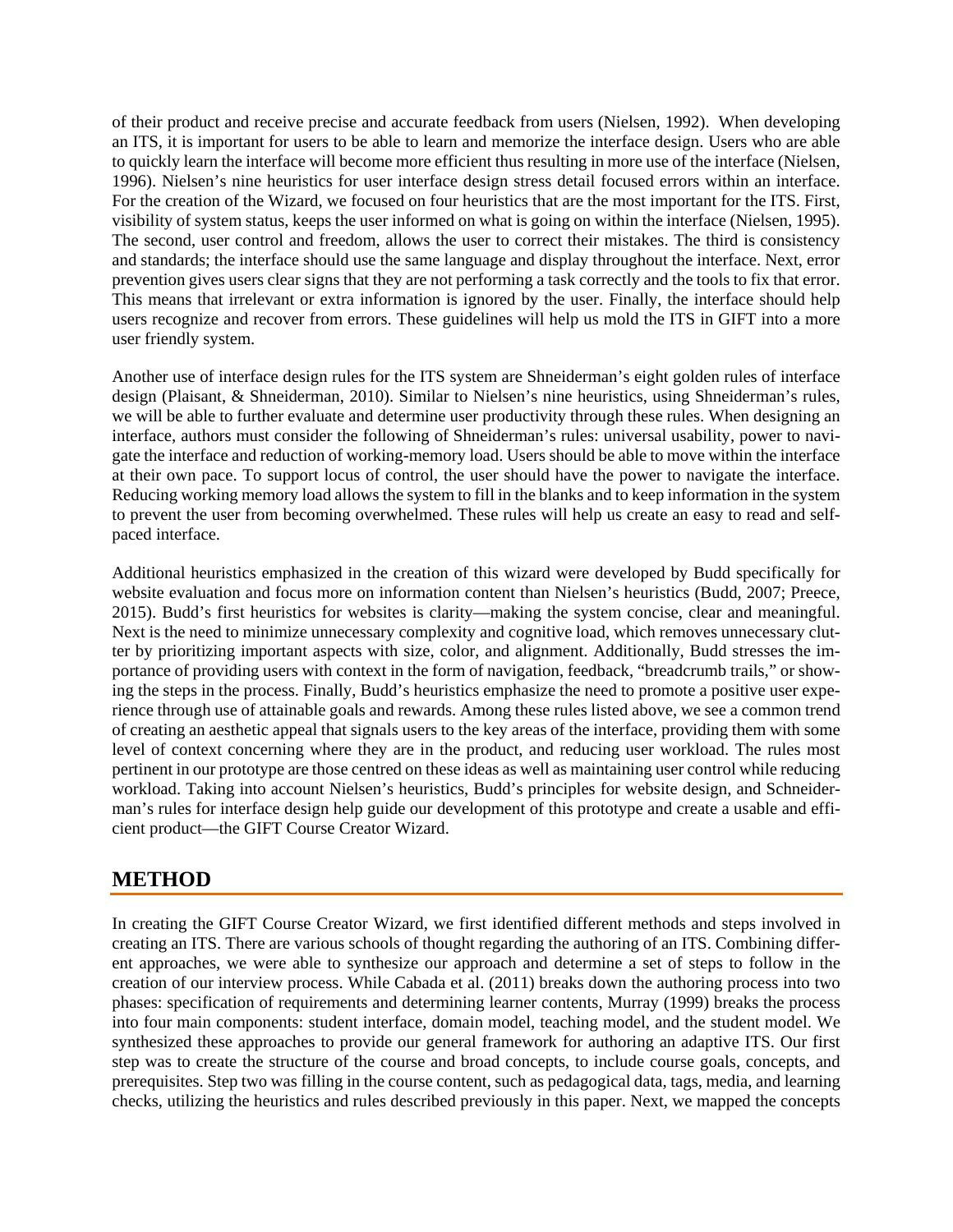and tag items that relate in order to help the course flow. The fourth and final step in our process was to provide users with a preview of their system.

Murray's and Cabada's articles provided the basic framework for our methods. Murray's four components detail specifics on the creation of an ITS. In the student interface developers must consider which graphics and tutorials to use, as well as analyze usability and clarity (Murray, 1999). This includes heuristic evaluations, such as Nielsen's heuristics introduced previously. The domain model of an ITS includes curriculum knowledge, simulation models, and problem solving. The domain module is where the instructor will implement specific content tied to their course and create the structure of the system and define the goals and concepts.

In the GIFT Course Creator Wizard, populating the domain module is one of the first steps a developer completes. The order in which the steps were presented to the author were based on questions that guide the user to first input general information, such as personal information, then the author can input specific information based on the course that they want to create. We did this so that the Course Creator Wizard would flow in a logical order and the user would not get confused during the process. Pedagogical content knowledge identified through a state-based assessment completed by the learner that provides recommendations, which are then generalized and implemented in the domain module. The pedagogical knowledge options allow developers to use a predefined learning path, as described by Bicans (2015), or to create a customized approach, depending on their course needs. The curriculum knowledge category is where ITS developers account for varying levels of interest or subject importance to determine the appropriate course of action for each user. This is tracked with tags for the students' dominant learning style. We incorporated this into the GIFT Course Creator Wizard by allowing developers the option to create an initial survey to measure motivation, previous knowledge, and other factors deemed important to the developer. We also incorporated tags by creating a tag system that will couple topics together at the mapping stage and suggest an appropriate course map based on similar tag inputs throughout the process. By suggesting these tools to developers, we allow them to group their methods by topics, motivation levels, difficulties, or whichever other factors they deem important.

Cabada (2011) further describes how developers must specify links between content, consider students' different learning styles and account for that in the personalization aspects. By using various tags to map different students through appropriate methods, our Wizard will achieve this effect. Murray's simulation models involve joining components together and authoring rules and constraints concerning these junctions (Murray, 1999). In GIFT this incorporates the adaptive course flow options to map concepts together such as the suggested mapping page and the user-controlled mapping page at the conclusion of the Course Creator Wizard. Developers can then include specific expertise—measured by learning checks and prerequisites—such as various knowledge, problem solving processes and procedural expertise (Murray, 1999). Specifying tutoring strategies and determining the range of flexibility given to the user allows adaptive tutoring systems to continue to grow and provide feedback to the system (Murray, 1999). We took into consideration that the authoring process must be considered for both flexibility—breadth and depth—and usability—learnability, productivity, fidelity, and cost—when considering tradeoffs in design.

For the creation of our Wizard, we first considered Murray's (1999) questions:

- How much should the author be constrained to a particular (favored) pedagogical model?
- Who are the prototypical authors who will use the system?
- What types of knowledge and skills should be modeled by the system?
- What is the source of the teaching and domain experience?

These questions helped to steer our initial interview process for ITS authors. We used these to shape our questions, creating more structured questions that would steer the development of their specific course. We sought to make the current GIFT processing more automated through use of a wizard. Understanding that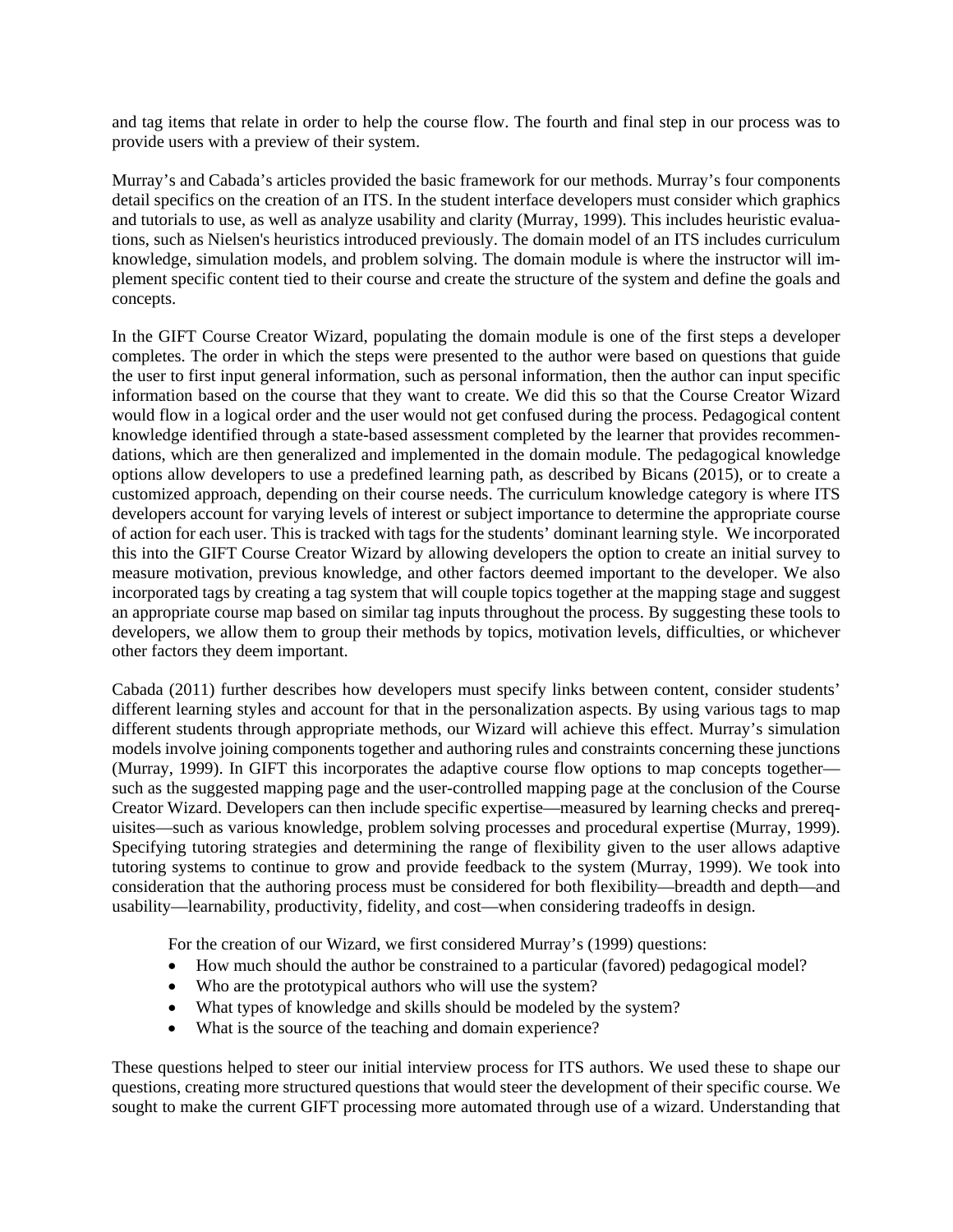GIFT is created by the Army Research Lab and primarily will be used in military training, we focused on basic Army training courses and prerequisites to various schools. With that in mind, we looked to create a course that allowed developers—presumably commanders or school instructors—freedom to design in a similar way that they would teach the material, while still constraining them to common pedagogical strategies.

In GIFT, the typical user is not a programmer and therefore we wanted to walk them through the process more than the current system allows. In creating our questions for our Wizard we knew we wanted to guide the author from a broad idea or concept of a course towards specific goals. Then, assuming the authors have content—such as media, quizzes, or other text-based tools—we aim to match this content to sub-goals. We decided to add tags on every piece of content in order to allow authors to track their various concepts and goals as they continue to add to the course. We allow users to add learning checks, assuming they will want to test the effectiveness of their model. The mapping section is where users can control the order of display because most users may not add content in the exact order they wish to present it in. The tags allow an additional method for authors to group their concepts once they arrive at the mapping page of the wizard. Throughout our creation, we consistently put ourselves in the position of authoring an ITS and sought to answer any questions that arose when we attempted to create a course using the current GIFT system.

## **RESULTS**

We created the prototype using Microsoft PowerPoint. Our prototype enhances the user experience by reducing the uncertainty in the course creation process. We walk the user through the steps to author an ITS and prompt them to consider many different options to add to their course—such as media, learning checks, and course mapping to fill their course, as well as providing them the option to add additional materials they feel necessary for their course. Figure 1 shows our content page of our Wizard. The tagging option ties into the adaptive courseflow option for the authors as they can later go through their concepts and tie it to specific content that will help each individual learn at their own pace. This makes it easier to upload personal information and media pertinent to the users' course development and it allows the user a visual of their progression. Following uploading the content, the user then sorts the content into one of the four quadrants—rules, examples, practice, or recall—which adds additional use for the tagging options. The user is prompted for more information until they are satisfied with their course. A user can choose to leave content blank and skip ahead, however, the first time they choose to do so the wizard will prompt them with a notice that they are leaving content blank, while allowing them to disable the reminder for the future.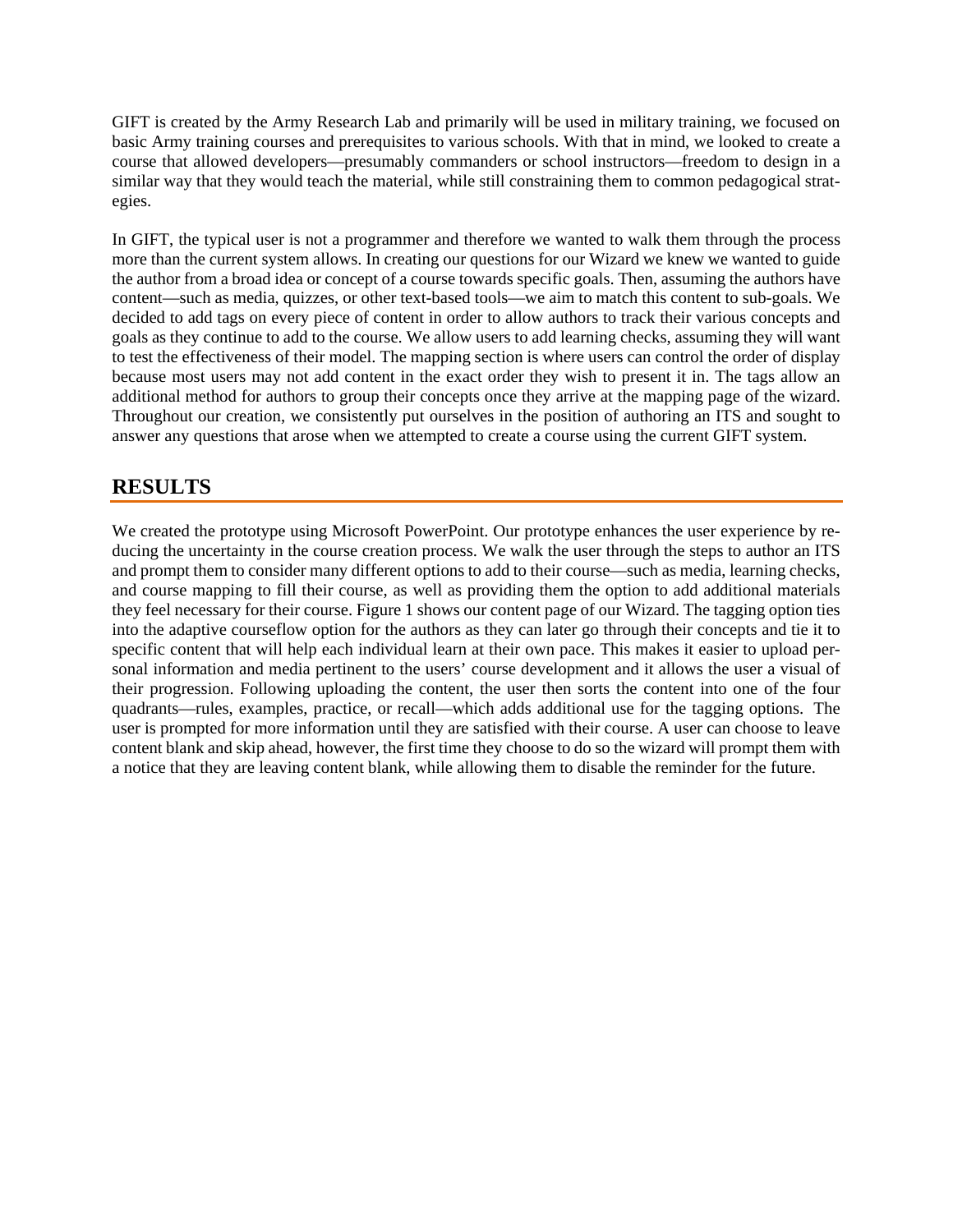

**Figure 1. Content Page for Course WizardContent Page for Course Wizard presents the users' progress bar at the top. The tagging options are presented to the right of the various media input types. The user can upload various types of media that are used to build the personalized course.**

The Wizard will help users individualize each course for its users. Much like GIFT, the GIFT Creator Wizard collects data, analyzes it, and uses that data to improve the users' learning process (Bicans, 2015). This also allows users to have control of their course without time or cost constraints (Sottilare, 2012). As previously stated, learning is highly individualized, with this Wizard users are given the freedom to add, delete or move concepts to fit their needs while using this ITS system. This ensures that users with very little experience can have success while constructing their own learning module (Murray, 1999). By reducing the process required for new users to become familiar with the system, GIFT can be more quickly learned and therefore improve the effectiveness of the system.

In creating this prototype we focused on Nielsen's heuristics of visibility of system status by adding the progress bar at the top of the page to inform the users of their progress, what they have completed, and what they have left (Neilsen, 1995). Prompting for novice users to give the current system state will facilitate the human in the loop process in order to reduce confusion and increase awareness of the tutors progress. Users maintain control and freedom with the forward and back arrows on the left and right sides of the screen that will allow them to course correct or skip any areas that they deem irrelevant to their particular course. However, we maintained error prevention, consistency and standards with the preview available at the end. The preview function presents the course authors with a user-view of the course and allows them to view the course in a partial-edit mode where they can toggle between editing and the user-view of the course.

We further enhanced user freedom by allowing authors to transfer their work to the current authoring interface once they have completed the Wizard tutorial. This will optimize user control and freedom as well as allow an additional interface in which authors can edit with more freedom once they understand the system. Maintaining visibility and system status by showing clear paths and removing clutter. We emphasized consistency in creating our Wizard. The home screen and settings screen stay consistent throughout. We also allow developers the option to choose the default pedagogical model or create a default model based on their specific goals. The algorithms of the website will run diagnostics and analysis, such as those mentioned in Bicans (2015), to provide the user feedback on their progress. We also adhered to Budd's (Preece, 2012) heuristics by designing our prototype with as little clutter as possible and using a simple layout. The simple appearance with solid colors enhances clarity for the users and provides the user with context ac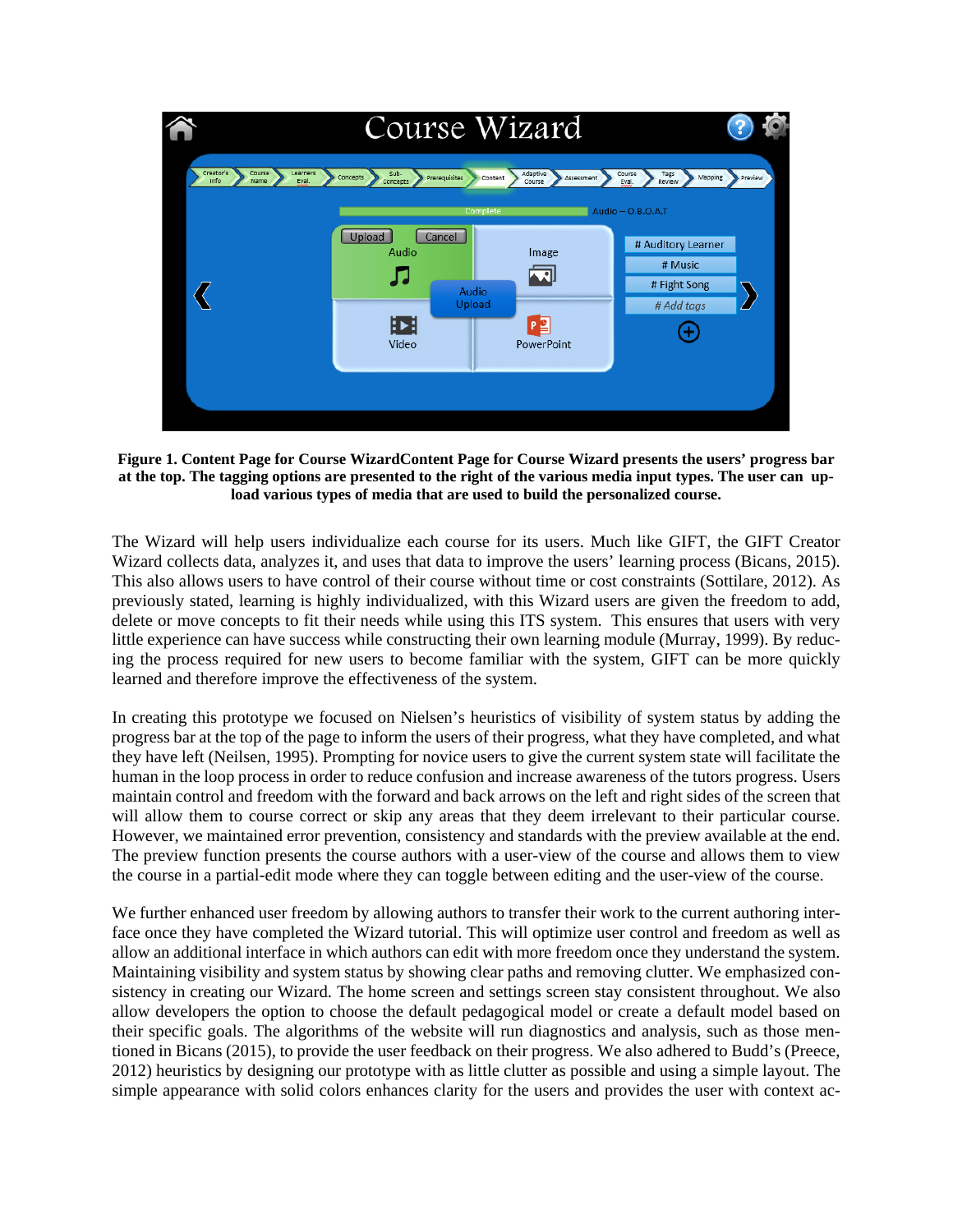cording to Budd's heuristics. We used traditional icons for the setting and home button and placed a progress bar at the top of the page where the user can easily find it. Finally, we prompted the developer to create goals and feedback for the student to enhance student experience.

The appendix shows a complete list of questions asked throughout the Wizard to assist users along in the process. In developing the questions we used in our Wizard, we started by walking through the current authoring system on GIFT. We decided that starting broad with our questions, beginning with asking them the goal of their course and then concepts within the course, encourages authors to create and follow a structure for their course. From there, we prompted users to input specific media, texts, or tests they may have to enhance their course. We operate under the assumption that the user comes to create a course with a general idea of what they wish to accomplish and we simply aim to guide them in that process. Suggesting course evaluations—both before and after taking the course—and prerequisites for the course allows the author to consider evaluation methods to ensure they receive feedback on the effectiveness of their course as well as prompting the system as to which pedagogical method to use for the specific user. Finally, by implementing a mapping system we encourage authors to connect their ideas for the course in a manner that fits their goals.

We utilize mapping and tagging methods to enhance the adaptive courseflow. Figure 2 shows how the authors are prompted to give their standards for moving on from one concept to another. Having presented the system with tags on each piece of content lays the foundation for the adaptive courseflow to correctly draw material that a user needs additional practice on. Media and concepts tagged similarly will prompt the system to show the correct tools to users when retraining based on the learning checks. This will be a key process in the adaptive courseflow. In order for this process to work, creators must tag media, concepts, and learning check questions appropriately and map their course consistent with their goals. The algorithms and process GIFT uses in adaptive courseflow remain the same; the changes occur at the user level. They will be prompted to give specific ties between concepts and content in order to enhance the courseflow and reduce any guesswork from the process. Authors will be prompted to give specific ties between concepts, media and learning questions in order to ensure the student receives proper retraining. Once the learning questions determine a student's ability, the adaptive courseflow will determine the next step the student goes to. If they are consistently struggling with one concept, they course will automatically return them to that concepts learning content until the student is able to pass the learning questions. The threshold for moving on is set by the author and will determine when a student retrains before moving to the next concept. Additionally, authors can emplace a variety of questions and randomize the order to ensure students are not memorizing questions rather than learning concepts. The adaptive courseflow ties concepts, media and questions together and presents students with tools they need to complete the course based on their responses along the way.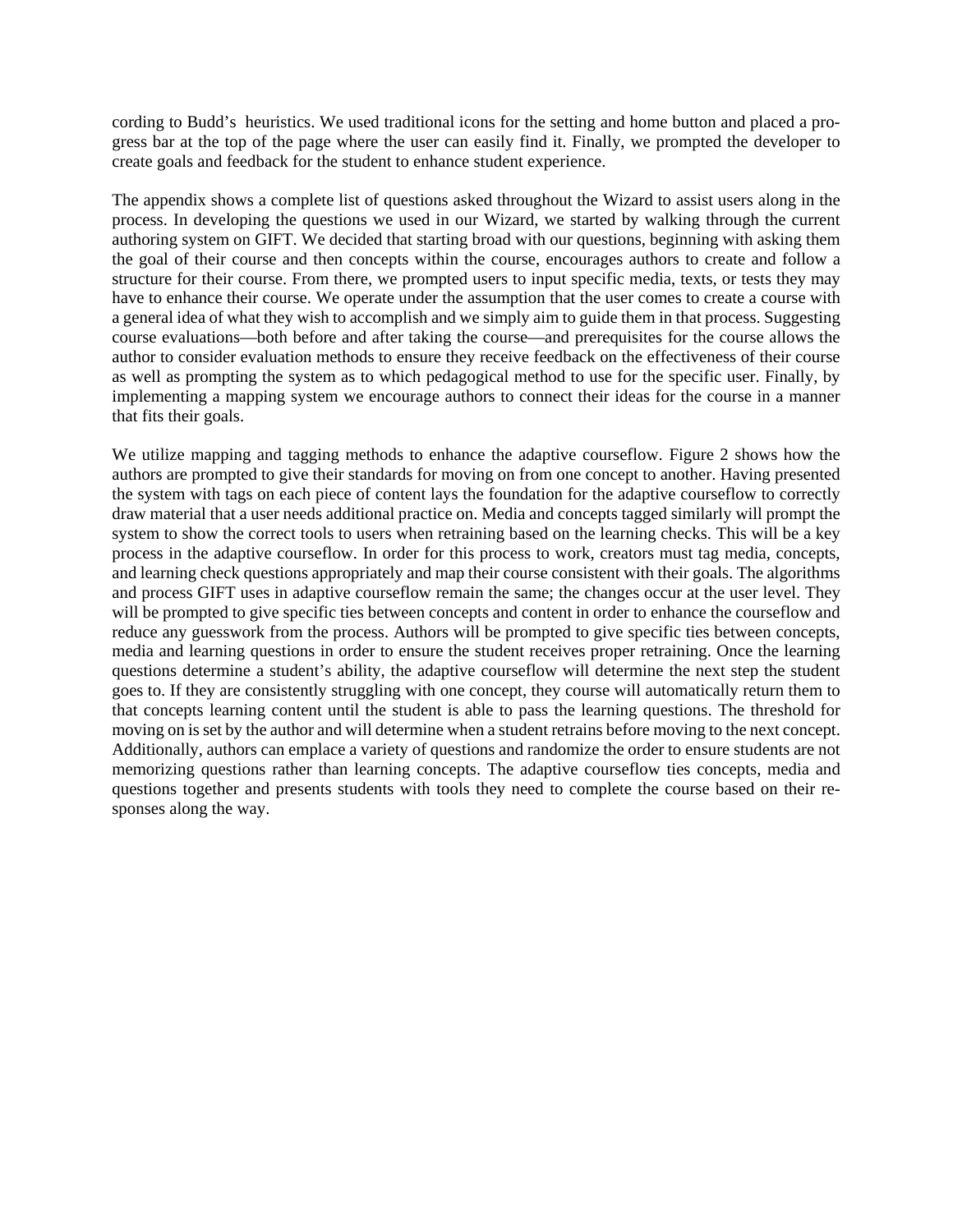|                                       | Course Wizard                                                                                                                                                                            |                    |
|---------------------------------------|------------------------------------------------------------------------------------------------------------------------------------------------------------------------------------------|--------------------|
| Course 1<br>Creator's<br><b>Infla</b> | Sobre Premiumes Comen<br>Learners<br>Adaptive<br>Course > Tap<br>Concepts<br>Assessment<br><b>Eval</b><br>Course                                                                         | Mapping<br>Preview |
|                                       | What standard would you like to set to move forward?                                                                                                                                     |                    |
|                                       | Novice                                                                                                                                                                                   |                    |
|                                       | Journeyman                                                                                                                                                                               |                    |
|                                       | Expert                                                                                                                                                                                   |                    |
|                                       | Scoring Logic                                                                                                                                                                            |                    |
|                                       | <b>Sconing Based On</b><br><b>Possible Total Points</b><br>Kinisale-Blat<br>1 Angle Andrew Communication Andrew March 2011<br>Use the silder to adjust the scoring rules (by percentage) |                    |
|                                       | Li finoa Percentages<br>Expert<br>Novice<br>вспи « 0 роять<br>0 points a score + 5 points<br>Il points is some is 0 points                                                               |                    |
|                                       |                                                                                                                                                                                          |                    |

**Figure 2. This screen shows the options for adaptive course flow presented to authors as they determine the standards for users to move forward in the learning module.**

Transitioning from the list of questions to creating a prototype, we found arranging the questions in order to be fairly natural and intuitive—following the general order one would expect a conversation to go. By placing ourselves in the position of the authors, we found that we were able to follow a logical pattern for our questions. This prompts the user to continue moving through the Wizard. Like Bican (2015), the adaptive wizard arranges and adapts to the user's ability, goals, and prior knowledge. With this more structured process of adapting and analyzing user information, the GIFT Course Creator Wizard, keeping with the same ideas of GIFT, allows first time users to create their desired course using GIFT and create an effective learning module for users (Murray, 1999). In this process, we followed Nielsen's heuristics to design our prototype, making the steps we needed to follow to make it usable intuitive as well. In accordance with Nielsen's heuristics the wizard is based on the usability issues identified in the current GIFT system (Nielsen, 1995). This makes it easier for the users to navigate and gives the users a step-by-step introduction to the new system.

### **DISCUSSION**

The current GIFT system allows the users freedom to create courses in whichever manner they see fit. The advantages to this include following Nielsen's heuristics of user control and freedom, and flexibility. However, the current system is complicated and has a learning curve associated with it. Additionally, the high degree of user freedom presents the tradeoff of a lack of suggestions for course development. Figure 3 shows the blank GIFT Course Creator. Rather than present users with options, the current system lays out all the capabilities and allows users to choose from the list. Users start with a blank screen with many options on the side, but there are no prompts to tell them along the way where to go from where they are. This does not guide users in developing their course and leaves room for error as they navigate the page. While the side bars present options for where to go next, the order in which the user gets there is not well structured and may require trial and error for the user to understand the process. If GIFT implemented this Wizard to present users a more structured approach to course creation, especially for military personnel designing for training purposes and predetermined course goals, the user would be able to create a more appropriate course flow and create a course that adequately trains the required material.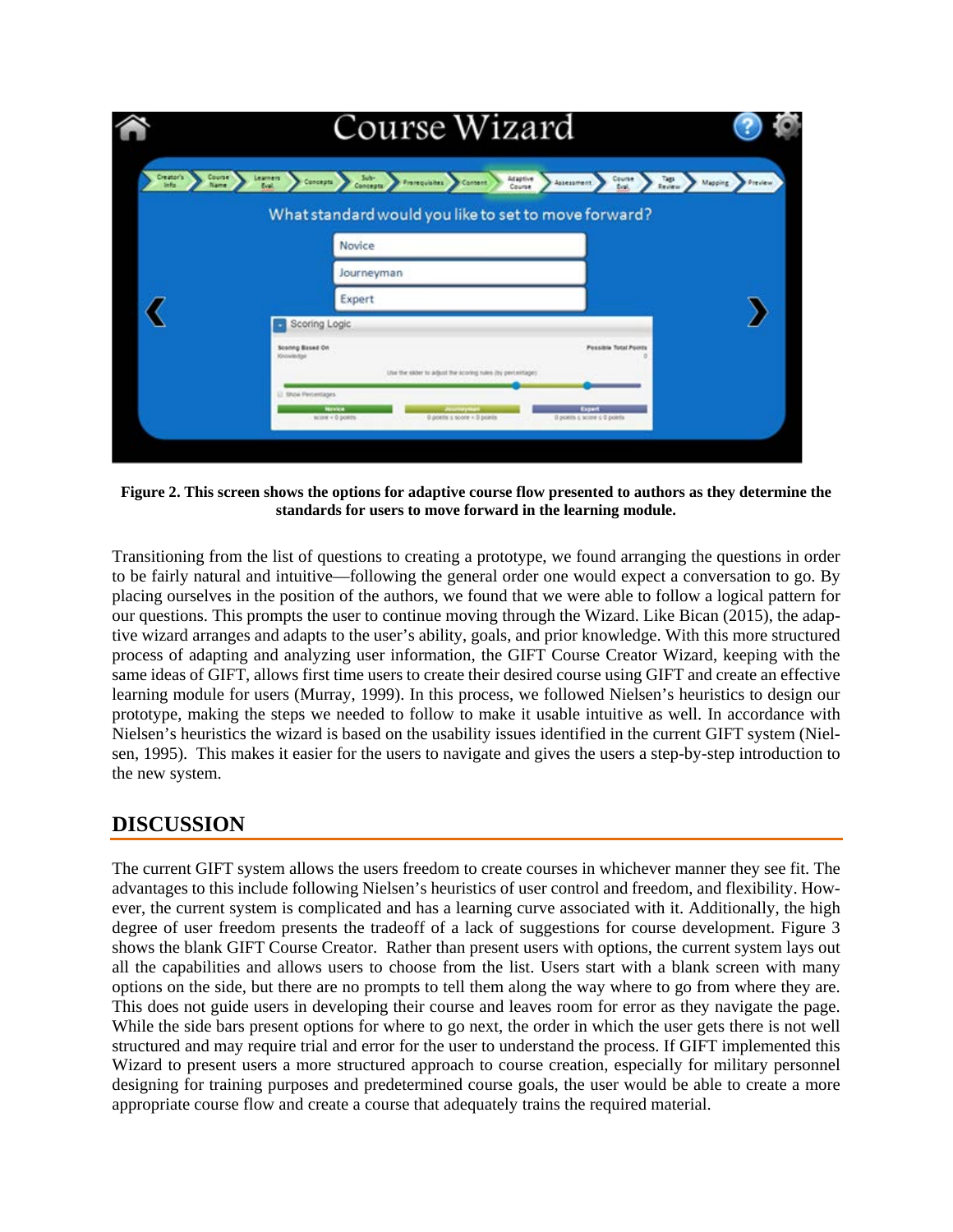The versatility of the design capability of GIFT lends itself to be a functional application across various fields. This prototype can be used for application of elementary to graduate level civilian education, as well as technical schools. While the primary focus of our efforts was for use in military environments—primarily for use by commanders in situations requiring pre-training in place of traditional classroom instruction—it can easily be applied to a variety of uses. Since content drives function, application of GIFT is only as limited as the content the author uses. For example, if paramedics utilize GIFT for training, the author will choose media and content specific to paramedic training. Expanding the functionality of GIFT stresses the importance of having an interface that is intuitive and does not create a burdensome increase in time or resources in order to learn the system. This speaks to the importance of our project as we strive to bridge the gap between user expectation and performance.



**Figure 3. GIFT Course Creator for the current method. The options for users to choose from are shown on the left column as an option-bank as opposed to a prompt as the wizard would present.**

The GIFT Course Creator Wizard is an easier variation of GIFT and it allows users to minimize their time spent learning how to create a course. The ability for the author to upload material as prompted, tag it with their concepts and sub-concepts, and map it as they see fit greatly reduces the user's mental workload, fitting with our heuristic suggestions. The steps necessary to uploading information and course development are easy to follow for the user and the user will be able to correct their mistakes. The general layout of the Wizard is the same as the current GIFT system. This familiarity gives the prior users more confidence when navigating the Wizard. The Wizard also implements the survey-like format of GIFT which makes navigating through the Wizard easier for the user. Mapping concepts from GIFT are also included in the Wizard, however, with the Wizard users do not map as they go, but rather create and upload as they go and then map at the end. Mapping at the end allows users to focus on each concept individually as they upload content for each concept, and then focus on the bigger picture at the end. Mapping together concepts gives the author a chance to better visualize their course and control the direction they wish to take it. Here, we adhered to Nielsen's heuristic by allowing users to maintain control of the mapping. To ease use of both the Wizard and GIFT, users can access the GIFT library and upload information through the Wizard. However, users can also upload straight to the Wizard. To make creating a course more individualized, we included a learner's evaluation—a set of questions that allow the user to identify how they learn best. This will be incorporated in the adaptive learning as it is in the current GIFT process to help steer the direction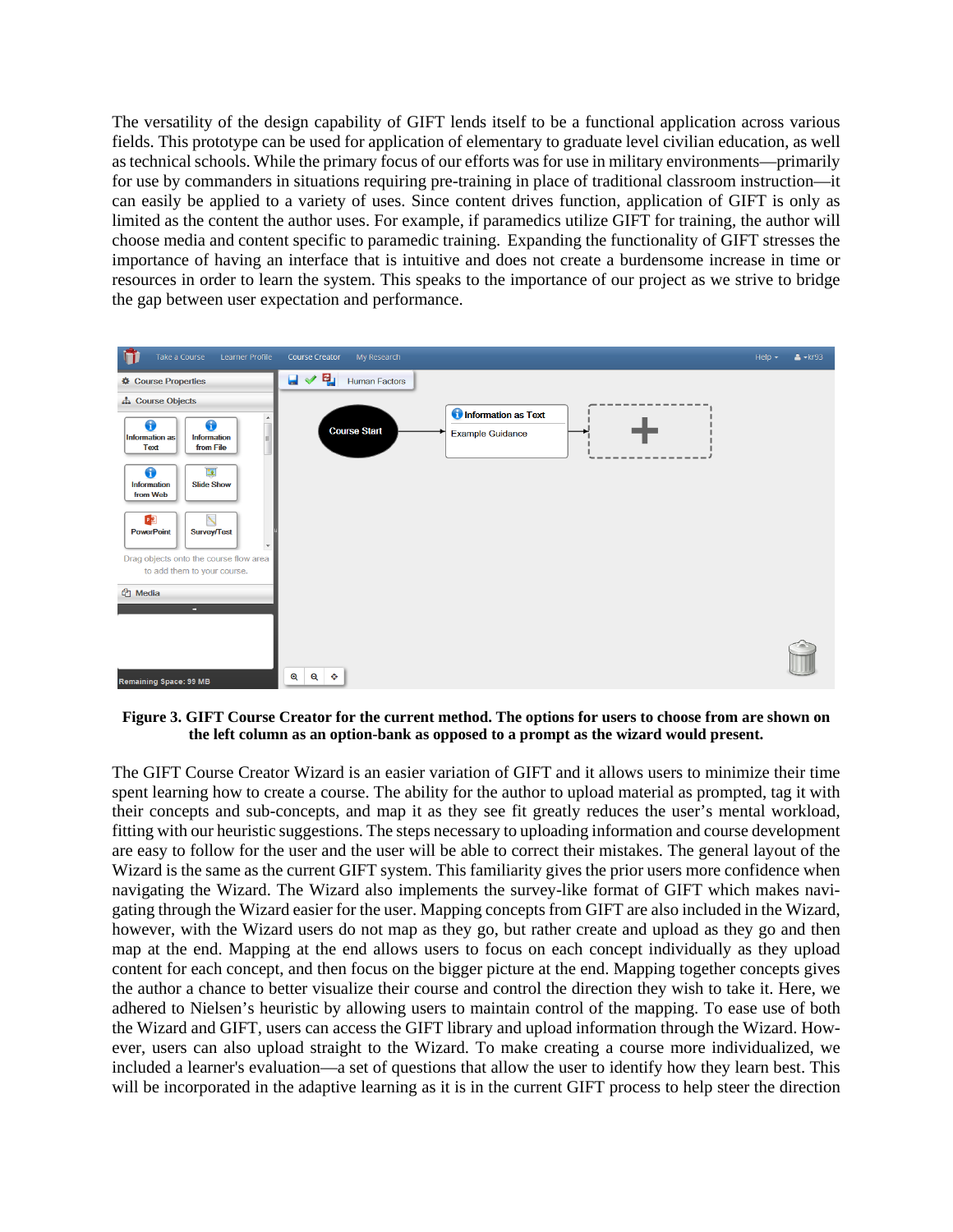of the courses. This evaluation is another tool for users to monitor their learning style and individualize their learning process.

### **CONCLUSIONS AND RECOMMENDATIONS FOR FUTURE RESEARCH**

#### **Recommendations for Future Research**

GIFT provides users an effective method for creating courses utilizing ITSs and allows users many advantages in their creation. However, the system could be improved with the implementation of a more structured process for users to create their courses. The GIFT Course Creator Wizard allows users the freedom to design the course the way they wish to, while also providing the structure necessary to walk users through creation and steer them towards a more student-centric design. Implementing this system in place of the current authoring system will enhance GIFT. To further enhance this system, future research should include research into the various pedagogical methods in relation to ITSs in order to make the system most effective for all users. Additionally, further developing the pre-determined learning-style questionnaire to drive the adaptive courseflow of the course would be of benefit to the authors and the students using GIFT. While this is an option now for users to create on their own, implementing this into GIFT as a standardized function and standardizing the algorithm behind it would create consistency of use. The Wizard would then be modified to present authors with different scenarios in which they would create content for highly motivated, highly unmotivated, and users in between. Creating a standard, automated system to present various types of material based on interest level would create more consistency throughout the system. The Wizard can be further developed to walk authors through by creating many different options for various learnermotivation levels.

Our prototype provides the framework for a Wizard system that synthesizes different methods in authoring an ITS. Future research should investigate the recommendations in this paper to evaluate the design and continue iterating on its structure. Specifically, we recommend usability tests consisting of creating a specific course and compare to current method between novice users and then between expert users to determine if there is an ideal method for either group. Additionally, usability testing should include participants from various populations that may use GIFT. This would include populations such as military commanders, civilian educators from elementary to graduate levels, and technical school instructors. We hope that this Wizard can be implemented and used to simplify the process of creating a course in GIFT and further developed and enhanced through the above methods.

The Wizard can be further developed to account for various learning styles, motivations, and beginning knowledge by prompting users to create content for various levels for each of these factors. This would guide authors in making their course more individualized in a simpler way as the Wizard would prompt them to account for these levels. If GIFT standardizes their learning questionnaire and levels for each motivation, the authors would then just need to be presented with the levels to fill in content. For example, the Wizard would present the author with a prompt to create content for a highly motivated visual learner and then an unmotivated auditory learner. The reason this is not in the current Wizard is because the standards for this process are not standardized from GIFT yet, making it too individualized to prompt users to create for each category. For that reason, we recommend making this change before implementing the Wizard, and then account for that change when implementing the Wizard by prompting users for each level and style and motivation when uploading content for each concept. Designing the Wizard to be more automated and consistent will enhance learnability as well provide a more enjoyable and stress-free experience for the users.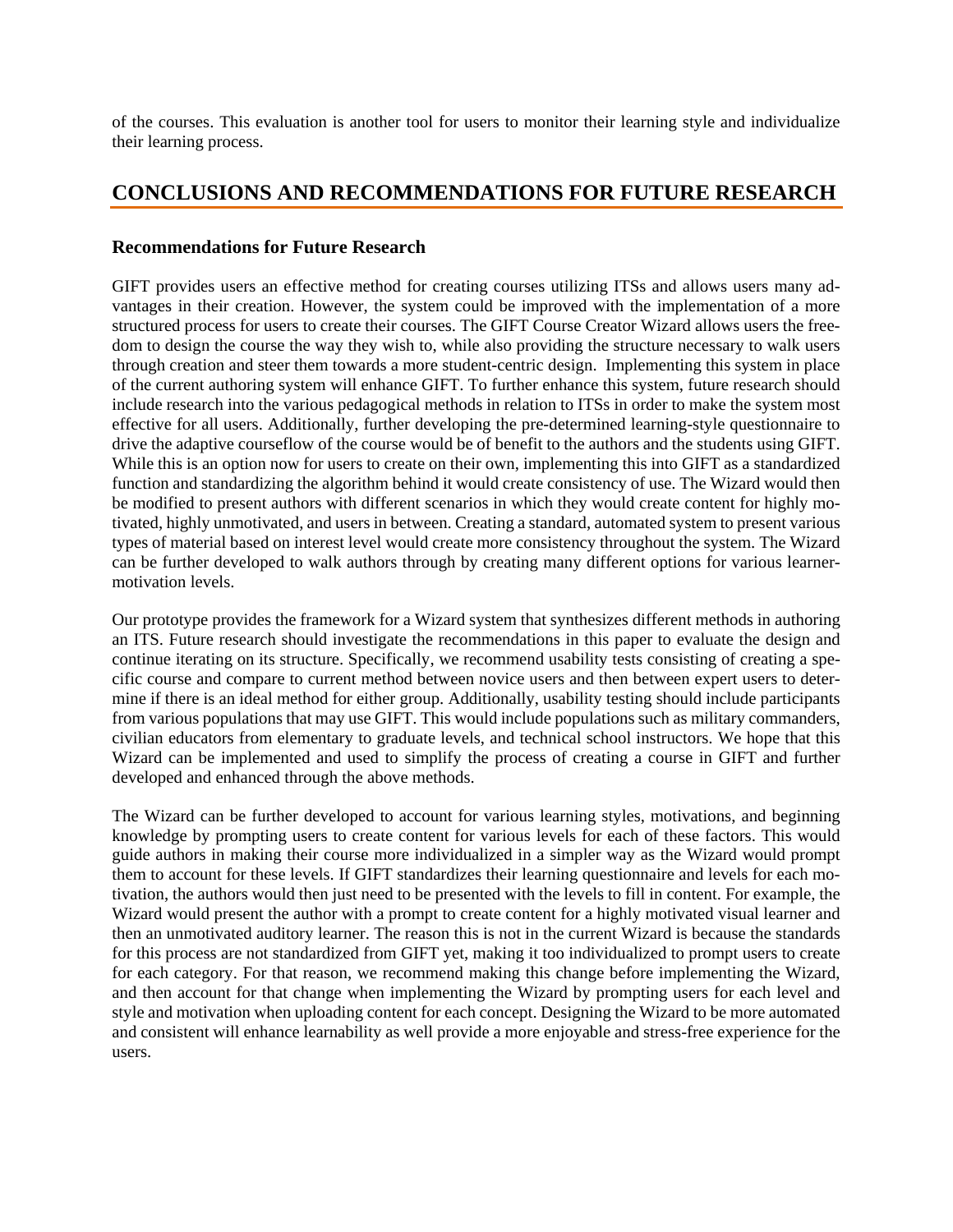#### **Conclusion**

The GIFT Course Creator Wizard is a user friendly, self-regulated learning system that provides accurate feedback to the user. This system will adapt to the users' learning style, learning ability, prior knowledge and their individual goals for the course they are interested in. This is important because it allows the user control of their own learning while using an automatic system. To develop this system, we used heuristics for website evaluation and identified usability errors in the system and interface design. In the prototype, we focused on visibility, user freedom, consistency, and error prevention. These heuristics contribute to the users learning and productivity while using this system. The current GIFT system is not as user friendly as the Course Creator Wizard, however, if the current system is implemented, users may be more willing to continue using the course creator and it gives users a more structured advance in creating a course. The user is able to easily navigate through the Wizard by following the steps provided while monitoring their progress. The consistency of each page of the Wizard prevents confusion from the user, and expedites the process of creating a learning module. The easy to use, step-by-step process of the Wizard mitigates the possibility of errors caused by the user by confirming each step that the user completes. Using Murray's (1999) four components of authoring process and Cabada et al.'s (2011) two phases of authoring process we developed the Wizard to meet the needs of the user to provide a better base to customize and individualize a specific course. The goal of the Wizard is to allow authors to create a course with freedom and ease of use, while also presenting them with a guide to follow. GIFT course creator increases efficiency by reducing errors, reducing confusion and reducing redundancy, while allowing users to accomplish goals of ITS faster. The Course Creator Wizard encourage users to use the system and increases usability which leads to an increase in compliance rates.

When creating our Wizard, we took into consideration flexibility of system for the user, usability, learnability, efficiency, fidelity, and cost.We determined these components are most important in the creation of this user friendly Wizard. For the Wizard's course material, we created the structure of the course and broad concepts, filled in the course content, mapped the concepts and tagged items related in specific order to help the course flow, and provided users with a preview of their system. These steps allowed us to develop a personalized system that anyone can use and users will not get confused about which step they are on. In the future, the Wizard can be enhanced with a standardized adaptive courseflow that will prompt users to add content for various levels of user interest and knowledge for each learning style. This will enhance GIFT as users will have a clear idea of how to personalize their course for a variety of students. The preview allows authors to fix what they missed or are not satisfied with if the preview is not what they wish for their course. The GIFT Course Creator Wizard gives the users full access to refine user learning in a more consistent manner and can be a great asset for GIFT in the future.

The adaptive courseflow in the Wizard helps guide and retrain the user on what they know and what they do not know. This adaptive courseflow helps with efficiency and learnability. The user will be more likely to retain information that they previously needed to practice. This system can be implemented in the military to allow officers to effectively teach basic soldier skills. In the future, we hope the Wizard will be implemented in the current GIFT system and that the current GIFT system will be simplified to help with user efficiency and learnability of the GIFT system. The GIFT Course Creator Wizard is an effective way to allow users the structured freedom to create and individualize their preferred course without confusion or requiring a large amount of time spent learning the system.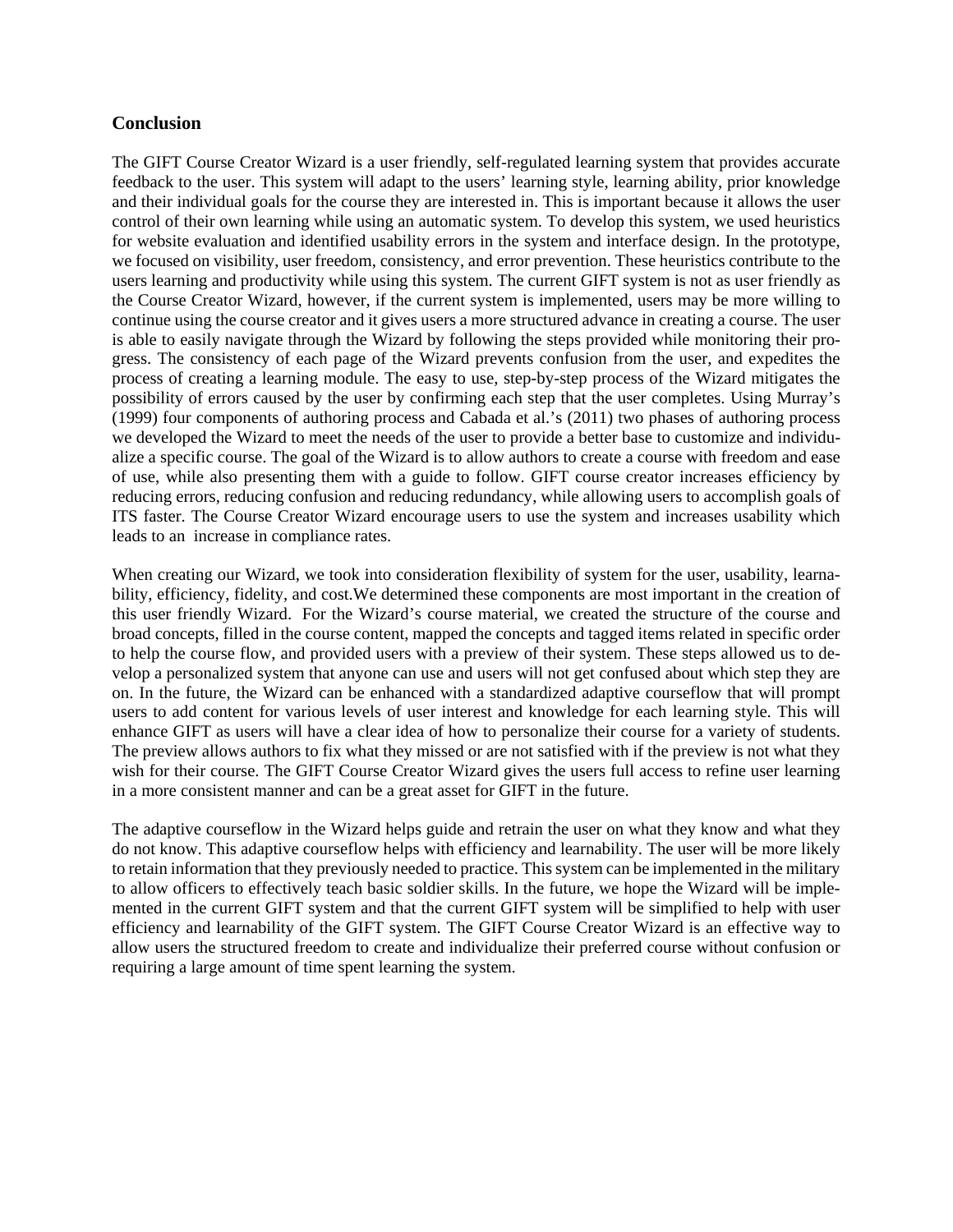#### **REFERENCES**

- Bicans, J. (2015). The acquisition of context data of study process and their application in classroom and intelligent tutoring systems. *Applied Computer Systems 18,* 27-32.
- Cabada, R. Z., Estrada, M. L. B., & Garcia, C. A. R. (2011). EDUCA: A web 2.0 authoring tool for developing adaptive and intelligent tutoring systems using a Kohonen network. *Expert Systems with Applications 38,* 9522-9529.
- Murray, T. (1999). Authoring intelligent tutoring systems: An analysis of the state of the art. *International Journal of Artificial Intelligence in Education 10,* 98-129.
- Nielsen, J., & Molich, R. (1990). Heuristic evaluation of user interfaces. *Proceedings of the SIGCHI conference on Human factors in computing systems,* 249-256.
- Nielsen, J. (1992). Finding usability problems through heuristic evaluation. *Proceedings of the SIGCHI conference on Human factors in computing systems*, 373-380.
- Nielsen, J. (1996). Usability metrics: Tracking interface improvements. *Ieee Software*, *13*(6), 12.
- Nielsen, J. (1995). Ten Usability Heuristics by Jakob Nielsen. Pdf.
- Plaisant, C., & Shneiderman, B. (2010). Designing the user interface. Strategies for effective human-computer interaction. *Pearson Education India, (4),* 59-82.
- Phobun, P., & Vicheanpanya, J. (2010). Adaptive intelligent tutoring systems for e-learning systems. In *Procedia: Social and Behavioral Sciences (2)*, 4064-4069.
- Preece, J., Sharp, H., & Rogers, Y. (2015). *Interaction Design: Beyond Human-Computer Interaction* (4th ed.). West Sussex, UK: John Wiley & Sons.
- Sottilare, R. A., Brawner, K. W., Goldberg, B. S., & Holden, H. K. (2012). The Generalized Intelligent Framework for Tutoring (GIFT). <https://gifttutoring.org/attachments/download/152/GIFTDescription 0.pdf>, retrieved January 29, 2017.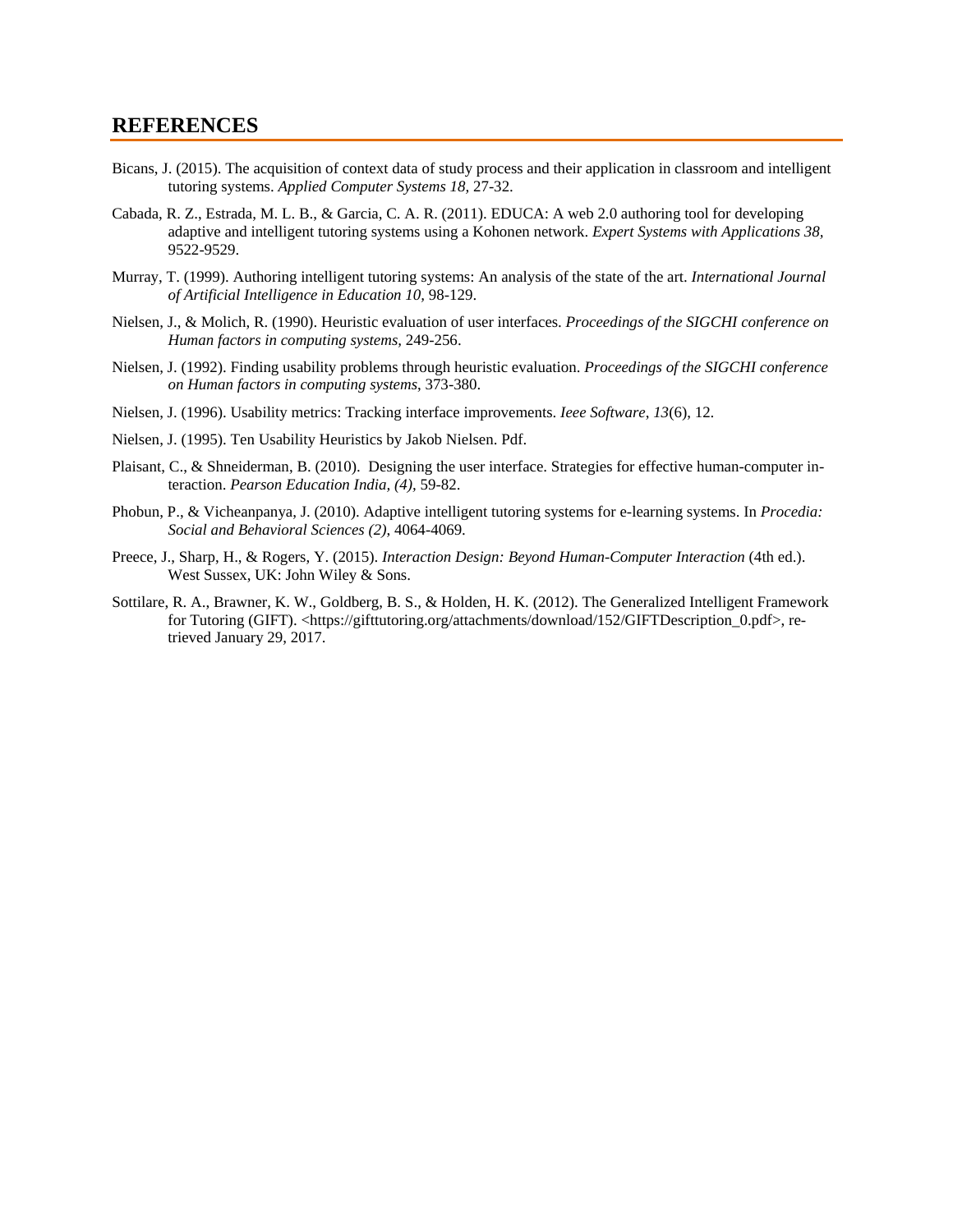### **Appendix: Prototype Interview Questions**

- 1. Create New Project or Open Project?
- 2. Author Name?
- 3. Photo for profile
- 4. Job Title of Author?
- 5. Name of Author?
- 6. Email of Author?
- 7. Contact number?
- 8. Gender of author?
- 9. Organization?
- 10. Course name?
- 11. Course image?
- 12. Course description?
- 13. Would you like to begin course with user/learner evaluation?
- 14. Please list course concepts & tags
- 15. What are the course sub-concepts (& tags)?
- 16. Are there prerequisites for the course?
- 17. Add content for concept \_\_\_
- 18. Would you like to use adaptive courseflow?
- 19. What concepts would you like to test?
- 20. What standard would you like to set for moving forward?
- 21. Create a learning assessment
- 22. Would you like to add end of the course learner's evaluation?

*If yes*:

- a. How satisfied are you with the teaching program?
- b. How confident are you in the material of Concept \_\_\_?
- c. How satisfied are you in the course in meeting the expectation?
- d. How easy was learning the material?
- e. How motivated were you to learn the material?
- f. Overall, how satisfied are you with this GIFT course?
- 23. Are there any other tags to add before mapping?
- 24. Map the course together
- 25. Preview course?